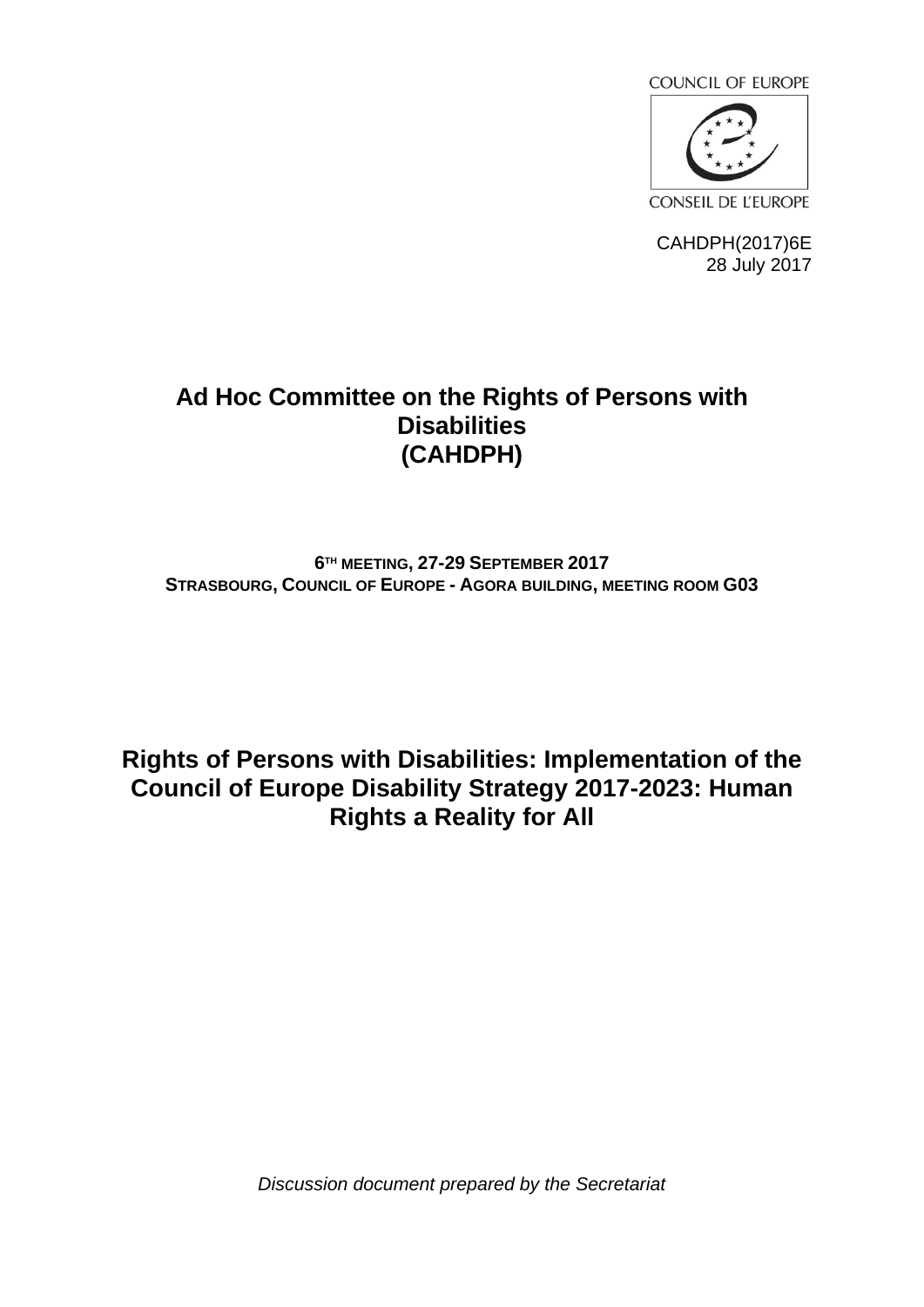## **1. Background**

Human rights: a reality for all - the Council of Europe Disability Strategy 2017-2023 was adopted by the Committee of Ministers on 30 November 2016<sup>1</sup>. The Ad-hoc Committee for the Rights of Persons with Disabilities (CAHDPH) is tasked by the Committee of Ministers to oversee the implementation of the Strategy.

## **2. Stock-taking of activities in 2017**

As of to date, the following activities have taken place in 2017 contributing towards the implementation of the Council of Europe Disability Strategy:

i. "Human rights: a reality for all" the launching Conference of the Council of Europe Disability Strategy 2017-2023 (Nicosia, 27-28 March 2017)

The Council of Europe launched its new Disability Strategy 2017-2023 at a two-day conference in Nicosia (Cyprus). The strategy focuses on five rights-based priority areas which are anchored in the European Convention on Human Rights and other Council of Europe and UN standards: equality and non-discrimination, awareness raising, accessibility, equal recognition before the law and protection from exploitation, violence and abuse.

The feedback from participants at the conference and from those who followed it through social media has been overwhelmingly positive. The Conference in Nicosia with its wealth of discussions, debates and good practice was an important contribution towards the implementation of the new Council of Disability Strategy.

The experience from the panel discussions on five priority areas of the Strategy, along with public-private partnerships, organised in the framework of the Nicosia Conference, provided a unique contribution towards raising awareness of the Strategy and its importance as a vehicle through which to facilitate participation, cooperation and co-ordination and support the member States to achieve the Strategy objectives and ultimately the implementation in practice of the CRPD. In addition to the priority areas and cross-cutting themes, the Conference identified and discussed emerging themes such as human rights of children with disabilities, including the importance of inclusive education with regard to the digital world of social media, or employment and the inadequacy of data. Furthermore, the Conference provided a platform to discuss how to mitigate and overcome risks towards the implementation of the Strategy and address the "implementation gap".

ii. Side Events at the  $10<sup>th</sup>$  session of the Conference of the States Parties (COSP) to the UN Convention on the Rights of Persons with Disabilities (New York, 13-15 June 2017).

"The Second Decade of the CRPD: Inclusion and full participation of persons with disabilities and their representative organisations in the implementation of the Convention" was in the focus of the 10<sup>th</sup> session of the COSP. The Council of Europe co-sponsored two side events: "Reforming social services in Europe to embrace the human rights approach" and "A journey to strengthened co-operation between the international and regional human rights mechanisms: implementation of

<sup>1</sup> Council of Europe Disability Strategy 2017-2023 – Human rights: a reality for all, available at: www.coe.int/en/web/disability/strategy-2017-2023.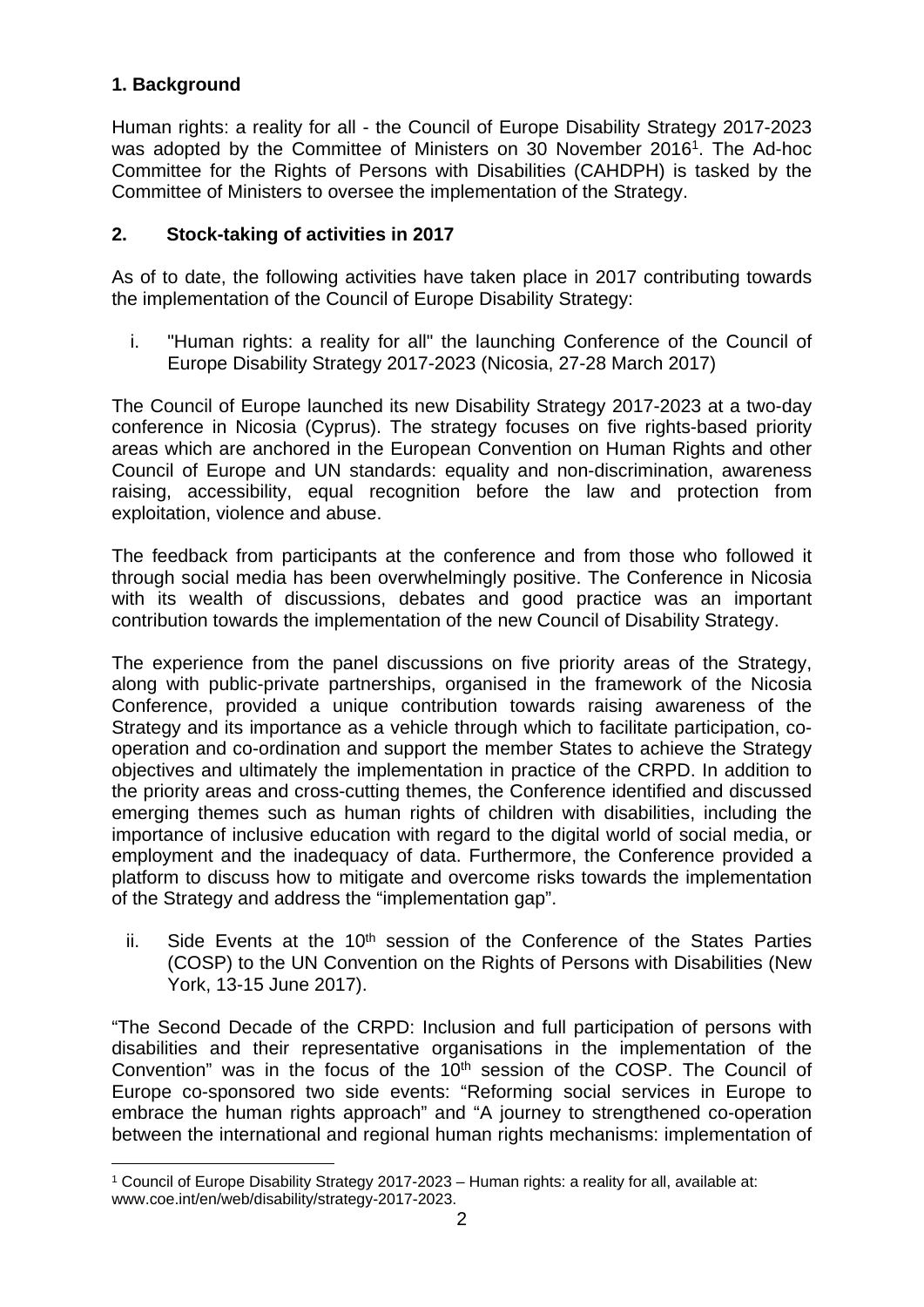the UN CRPD and Sustainable Development Goals (SDG's). The Council of Europe was also a speaker at the event "private Sector Solutions for persons with Visual Disabilities – How to secure Web accessibility for all".

Council of Europe presence and contribution to the different events at the COSP provided an opportunity to promote the Organisation's standards, work and activities in the area of disability in particular the Strategy. Council of Europe partners and other stakeholders are very interested in the studies on the five priority areas prepared in the framework of activities towards the implementation of the Strategy.

- iii. Meetings to promote the new Council of Europe Disability Strategy 2017- 2023:
- Zero Project Conference 2017 (Vienna, 22-23 February 2017): this event provides one of the most important platforms where the most innovative and effective solutions to problems that persons with disabilities face, are shared. In 2017, this large scale international event hosted some 500+ participants from 70 countries. The Council of Europe was invited to speak during the International Policymaker Forum, followed by questions and answers session.
- 17<sup>th</sup> Session of the UN Committee on the Rights of Persons with Disabilities (Geneva, 20 March 2017): the Committee is a body of 18 independent experts which monitors implementation of the Convention on the Rights of Persons with Disabilities. The Council of Europe was invited to speak under the agenda item on "Co-operation with other United Nations bodies, specialised agencies, organisations of persons with disabilities and other competent bodies" to present the Council of Europe Disability Strategy.

#### **3. Other activities planned in 2017**

### *6 th plenary meeting of CAHDPH*

The 6th plenary session of CAHDPH (Strasbourg, 27-29 September 2017): the meeting will take stock of the launching Conference of the Disability Strategy and will concentrate on specific measures to implement the Strategy. Two roundtables during the plenary session will focus on one of the priority areas of the Strategy – Accessibility (i.e. universal design and access to justice, information, healthcare, banking services and sports for persons with disabilities), and will discuss good practices towards its implementation.

#### **4. Prospects for new biennium (2018-2019) and beyond**

In order to develop meaningful activities for the implementation of Strategy in the field of rights of persons with disabilities, it is important to use efficiently available human and financial resources, by concentrating on the comparative advantages of the Council of Europe as well as co-operation and synergies to avoid duplication with work and activities carried out by the member States and other international organisations.